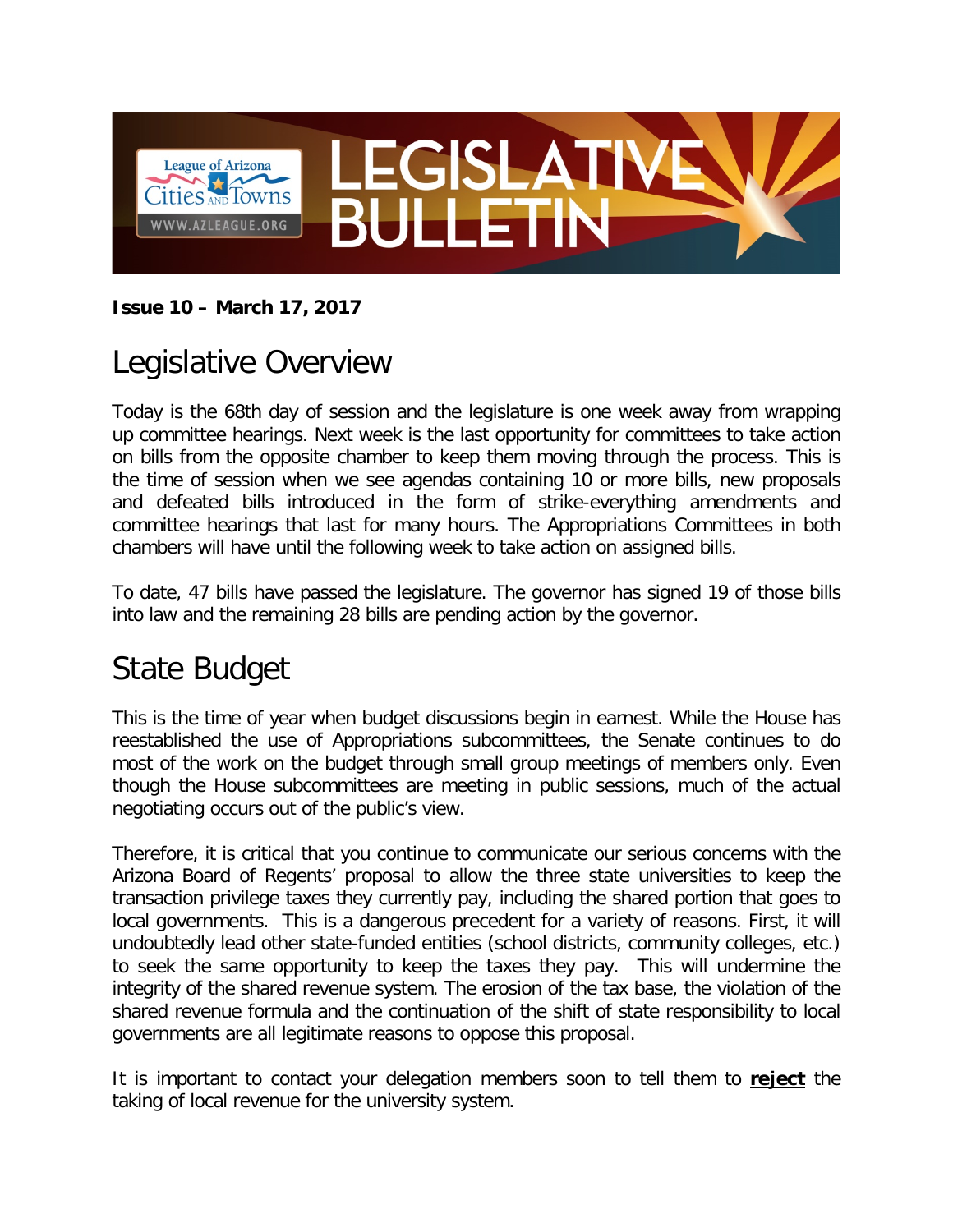# Small Cell Bills

Last week both small cell bills were held from consideration pending an agreement with the cable and wireless providers to merge most of the provisions of SB 1214 small cell equipment; local governments, sponsored by Sen. Karen Fann R-Prescott, LD 1 into HB 2365 wireless providers; use of rights-of-way, sponsored by Rep. Jeff Weninger R-Chandler, LD 17. A strike-everything amendment will be offered on Monday in the Senate Commerce and Public Safety Committee that contains language agreed to by the League, Cox Communications, Comcast, Verizon and the other major wireless carriers. The amendment contains provisions providing cities and towns more authority over rights-of-way in regard to small cell deployment and reconciles industry-specific issues between wireless and cable providers.

SB 1214 will be heard on Tuesday in the House Commerce Committee. A strikeeverything amendment will be offered in committee that will align small cells deployed on cable-owned aerial strand with the microcell regulatory regime prescribed in state statute. In addition, the amendment will clarify that licensed cable and telecommunications operators are permitted to provide front and backhaul support on their network infrastructure using their existing right-of-way agreements with cities and towns.

### GOOD NEWS

HB 2212 federal financial assistance; reports, sponsored by Rep. Vince Leach R-Tucson, LD 11, would have required all state agencies and political subdivisions to prepare an annual report detailing the federal funds they receive and to submit that information to the Arizona Department of Administration (ADOA). Additionally, each agency or political subdivision would have been required to have a plan in the event these funds are reduced.

Fortunately, we were able to work with the sponsor to amend cities and towns out of the bill. Sen. John Kavanagh R-Fountain Hills, LD 23, ran the floor amendment so we no longer need to worry about this legislation.

We want to thank all of you for helping to communicate our concern about this bill. Please take a moment to pass your appreciation onto Rep. Leach and Sen. Kavanagh for their cooperative work with cities and towns.

We also want to pass along good news about HB 2495 consolidated election dates; tax authorization, sponsored by Rep. Kevin Payne R-Peoria, LD 21. As you will recall, the bill was intended to require a county, city or town to take any new or increased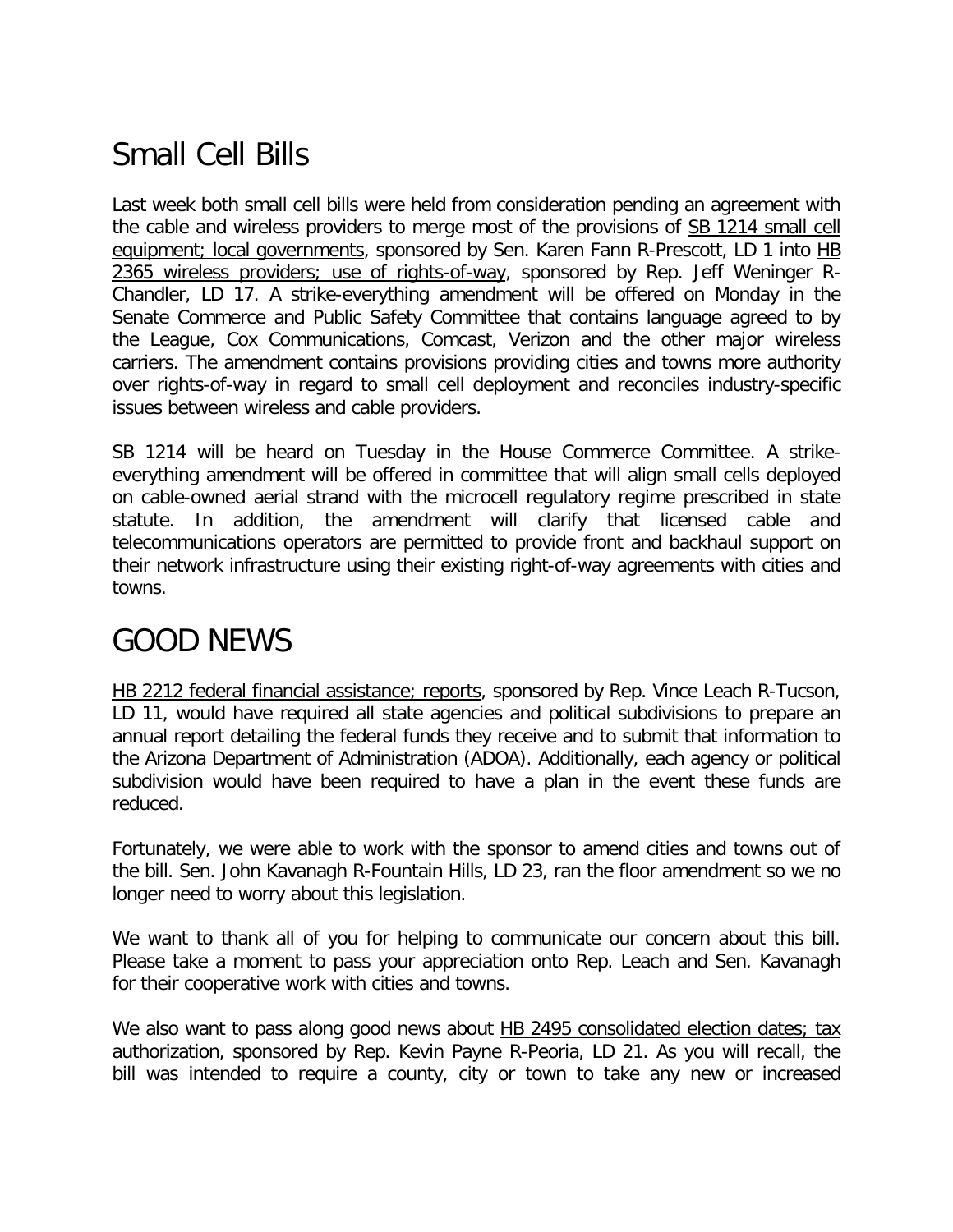assessment of Transaction Privilege Tax to an election and further dictated when that election was to be held.

The bill failed this week in the Senate Judiciary Committee when Sen. Bob Worsley R-Mesa, LD 25, voted with the Democrats against the bill. Sen. Worsley has proven again and again that he is willing to vote on the merits of policy issues rather than simply along party lines. This takes a great deal of courage.

It is possible this bill will come back in one form or another yet this year. However, we are appreciative that this legislation has been stopped for now.

# Fire Safety

This week the House Land, Agriculture and Rural Affairs Committee held SB 1329 fire flow requirements; rural applicability sponsored by Sen. Sylvia Allen R-Snowflake, LD 6, but has rescheduled to hear it Thursday, March 23. The bill, as passed by the Senate, would allow developers to seek a complete waiver of the water supply requirements in the fire code. The sponsor stated the intent is to make development easier in rural areas where access to traditional water lines is limited. However, by allowing developers to build entire subdivisions without adequate water flow for fighting fires, the state would be putting homeowners, firefighters and entire neighborhoods in grave danger. In addition to the human tragedy that could result from a fire, there would be an enormous liability for any city, town or county that granted a waiver. We encourage you to contact the committee members to ask they protect homebuyers and firefighters by voting **NO** on the bill.

# Directed Care

On Monday SB 1407 workers' compensation; employee definition; notice, sponsored by Sen. Karen Fann R-Prescott, LD 1, was approved by the House Banking and Insurance Committee. The League thanks Sen. Fann for all her hard work on this issue and our members for their efforts in support of the bill. As noted previously, public employers cannot direct workers' compensation care currently but private employers have successfully used directed care for many years to control costs while maintaining, and in some cases increasing, the quality of care. The bill must still go through the House Committee of the Whole and Third Reading and we ask that you continue to reach out to legislators to support public employers having access to this tool.

## Full and Final Settlements

This session the League has been working with our workers' compensation stakeholder partners on legislation allowing the full and final settlement of workers' compensation